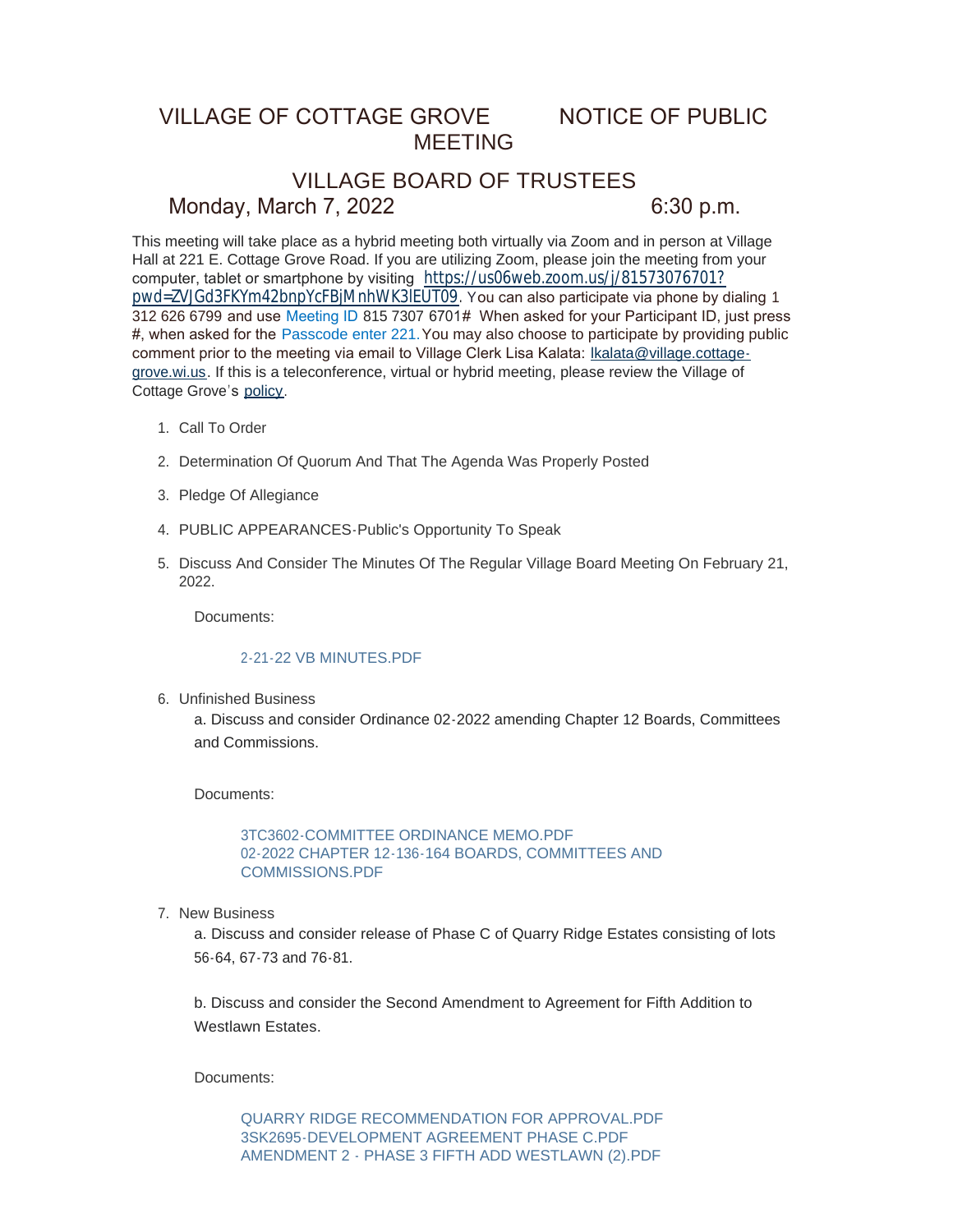- 8. Reports From Village Boards, Commissions & Committees
	- 8.I. Deer-Grove EMS Commission

a. Discuss and consider resolution 2022-02-17 Ambulance Capital Purchase Fund Transfer.

Documents:

#### [2022-02-17\\_AMBULANCE CAPITAL PURCHASE FUND TRANSFER](https://www.vi.cottagegrove.wi.gov/AgendaCenter/ViewFile/Item/9634?fileID=19157)  RESOLUTION.PDF

8.II. Law Enforcement Committee a. Discuss annual report.

Documents:

[2-22-22 LEC AGENDA.PDF](https://www.vi.cottagegrove.wi.gov/AgendaCenter/ViewFile/Item/9668?fileID=19209) [ANNUAL REPORT 2021.PDF](https://www.vi.cottagegrove.wi.gov/AgendaCenter/ViewFile/Item/9668?fileID=19210) [GOALS AND OBJECTIVES PD 2021 COMPLIANCE.PDF](https://www.vi.cottagegrove.wi.gov/AgendaCenter/ViewFile/Item/9668?fileID=19211) [INTERNAL AFFAIRS 2021.PDF](https://www.vi.cottagegrove.wi.gov/AgendaCenter/ViewFile/Item/9668?fileID=19212) [USE OF FORCE 2021.PDF](https://www.vi.cottagegrove.wi.gov/AgendaCenter/ViewFile/Item/9668?fileID=19213)

- 8.III. Joint Fire Department Committee a. Discuss and consider use of ARPA funds for radio replacement.
	- b. Discuss and consider Squad 1 replacement.

Documents:

[2-28-22 JT FIRE AGENDA PACKET.PDF](https://www.vi.cottagegrove.wi.gov/AgendaCenter/ViewFile/Item/9696?fileID=19242) [RADIO MEMO.PDF](https://www.vi.cottagegrove.wi.gov/AgendaCenter/ViewFile/Item/9696?fileID=19243) [FIRE CHIEF MEMO FEBRUARY 2022 UPDATES.PDF](https://www.vi.cottagegrove.wi.gov/AgendaCenter/ViewFile/Item/9696?fileID=19244)

8.IV. Ad Hoc Housing Task Force

Documents:

[2022-03-02 HOUSING TASK FORCE AGENDA.PDF](https://www.vi.cottagegrove.wi.gov/AgendaCenter/ViewFile/Item/9637?fileID=19160)

8.V. Parks, Recreation & Forestry Committee

Documents:

### [3.3.22 PARKS AGENDA.PDF](https://www.vi.cottagegrove.wi.gov/AgendaCenter/ViewFile/Item/9638?fileID=19161)

- 9. Reports From Village Officers a. Stafford Rosenbaum
	- - i. Legal briefings/status updates
- 10. Communications And Miscellaneous Business
	- a. Consider approval of vouchers
	- b. Correspondence